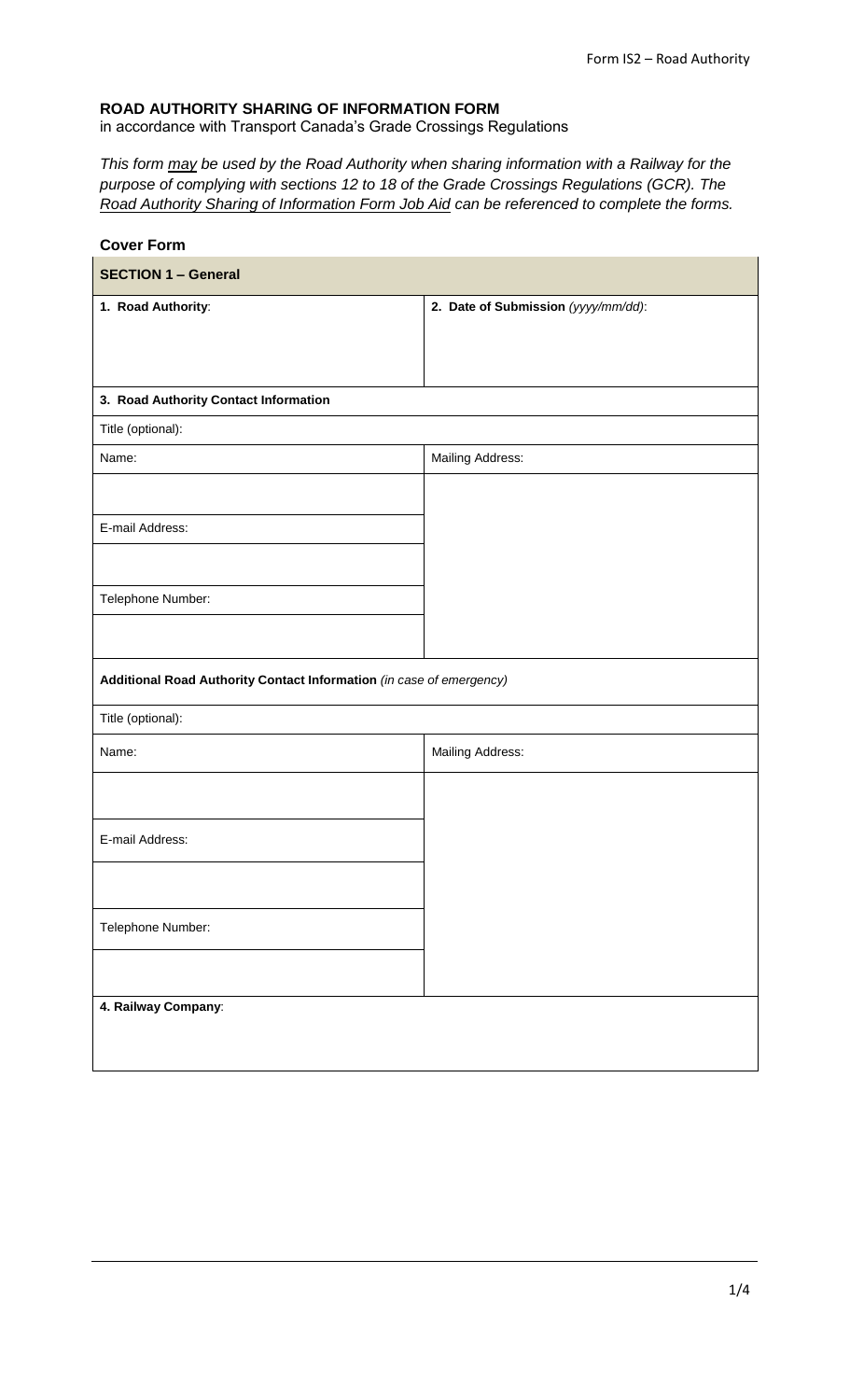|                                                                                                                                                                                                                                                                                                                                                 | Crossing No. |  |  |  |  |  |  |
|-------------------------------------------------------------------------------------------------------------------------------------------------------------------------------------------------------------------------------------------------------------------------------------------------------------------------------------------------|--------------|--|--|--|--|--|--|
| <b>Crossing Form</b>                                                                                                                                                                                                                                                                                                                            | οf           |  |  |  |  |  |  |
| <b>SECTION 2 - Grade Crossing Location</b><br>(At least two [2] of the four [4] fields must be completed to identify the grade crossing location)                                                                                                                                                                                               |              |  |  |  |  |  |  |
| 5. Railway Subdivision & Mileage                                                                                                                                                                                                                                                                                                                | 1            |  |  |  |  |  |  |
| 6. Latitude & Longitude                                                                                                                                                                                                                                                                                                                         | 2            |  |  |  |  |  |  |
| 7. Roadway Name                                                                                                                                                                                                                                                                                                                                 | 3            |  |  |  |  |  |  |
| 8. City or Town Name                                                                                                                                                                                                                                                                                                                            | 4            |  |  |  |  |  |  |
| SECTION 3 - Reason(s) for Sharing Information with the Railway<br>(Select all that apply and provide details below)                                                                                                                                                                                                                             |              |  |  |  |  |  |  |
| 9. Information must be shared for existing public grade crossings no later than two years<br>of the GCR coming into force. (i.e. by November 27, 2016)<br>Ref. (GCR 12.(3))                                                                                                                                                                     | ❏            |  |  |  |  |  |  |
| 10. Receipt of a notice from a railway company, under section 3 of the Notice of Railway<br><b>Works Regulations.</b><br>Ref. (GCR 12.(2))                                                                                                                                                                                                      | $\Box$       |  |  |  |  |  |  |
| 11. A change in the design vehicle and the sightlines at the grade crossing, which must<br>meet the requirements in section 20 of the GCR.<br>Ref. (GCR 13 $\rightarrow$ GCR 28.(c))                                                                                                                                                            | ❏            |  |  |  |  |  |  |
| 12. An increase in the design speed of the road crossing, which will result in a change to<br>the road approach's classification as set out in column B of the Table 10-2 of the Grade<br>Crossings Standards (GCS).<br>Ref. (GCR 13 $\rightarrow$ GCR 28.(d))                                                                                  | ❏            |  |  |  |  |  |  |
| 13. The location, gradient or crossing angle of a grade crossing has changed, and articles<br>6 and 11 of the GCS must be applied in a manner that improves the overall safety of the<br>grade crossing.<br>Ref. (GCR 13 $\rightarrow$ GCR 88.(1))                                                                                              | n            |  |  |  |  |  |  |
| 14. An increase of the absolute gradient of a road approach to an existing grade crossing<br>which meets the standards set out in article 6.3 of the GCS.<br>Ref. (GCR 13 $\rightarrow$ GCR 88.(2))                                                                                                                                             | ❏            |  |  |  |  |  |  |
| 15. The number or width of traffic lanes of a road approach increases, or a shoulder is<br>added or a shoulder's width is increased. The grade crossing must meet the standards set<br>out in articles 5.1 and 6.4 of the GCS.<br>Ref. (GCR 13 $\rightarrow$ GCR 89)                                                                            | $\Box$       |  |  |  |  |  |  |
| 16. A traffic signal is installed at a grade crossing that corresponds to the specifications<br>set out in article 19.1 of the GCS, the warning system must be interconnected with the<br>traffic signal, and the interconnection must meet the standards set out in articles 19.2 to<br>19.4 of the GCS.<br>Ref. (GCR 13 $\rightarrow$ GCR 90) | ❏            |  |  |  |  |  |  |
| 17. A change in the design vehicle, which has resulted in a change to the period of time<br>that the warning system must operate, before railway equipment reaches the crossing<br>surface and therefore must meet the standards set out in article 16.1 of the GCS.<br>Ref. (GCR 13 $\rightarrow$ GCR 91)                                      | ❏            |  |  |  |  |  |  |
| Details with respect to the change(s) selected :                                                                                                                                                                                                                                                                                                |              |  |  |  |  |  |  |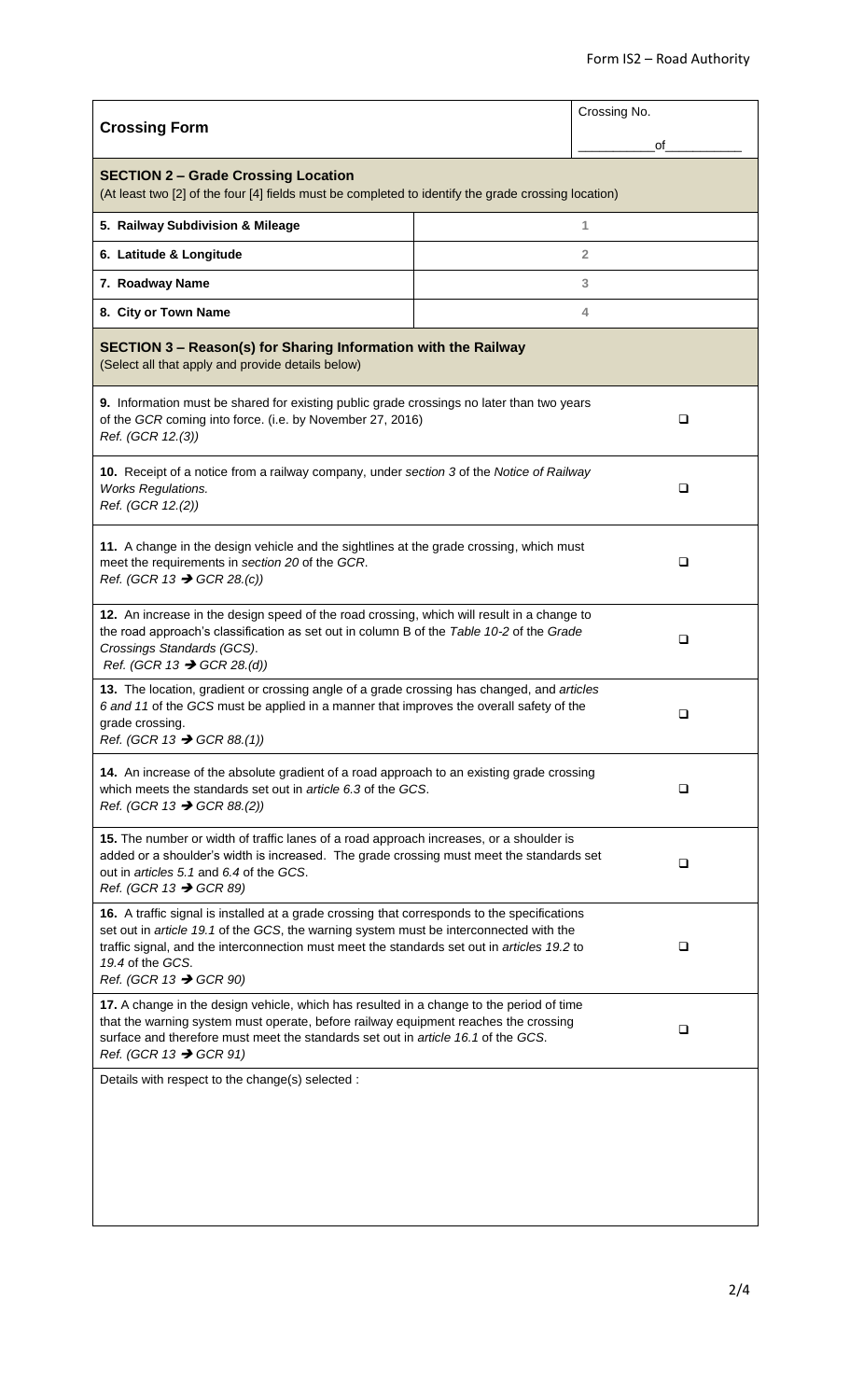| <b>SECTION 4 - Notification of Other Changes</b><br>(Select all that apply and provide details below)                                                                                                                                                                                                                                       |   |  |  |  |  |  |  |  |
|---------------------------------------------------------------------------------------------------------------------------------------------------------------------------------------------------------------------------------------------------------------------------------------------------------------------------------------------|---|--|--|--|--|--|--|--|
| 18. An increase in the road crossing design speed at a public grade crossing.<br>(If this change is selected, the following fields in this form must be completed: SECTION 2,<br>SECTION 5 [26] and SECTION 6 [30 & 32].)<br>Ref. (GCR 14)                                                                                                  | □ |  |  |  |  |  |  |  |
| 19. An interconnected traffic signal referred to in article 19 of the GCS, or a Prepare to<br>Stop at Railway Crossing sign, is installed or is changed at a public grade crossing.<br>(If this change is selected, the following fields in this form must be completed: SECTION 2,<br>SECTION 6 [33] and SECTION 7 [34].)<br>Ref. (GCR 15) | ❏ |  |  |  |  |  |  |  |
| 20. If a road at a public grade crossing is transferred from one road authority to another,<br>the information below must be provided.<br>Ref. (GCR 17)                                                                                                                                                                                     | □ |  |  |  |  |  |  |  |
| Contact information (name and Title):                                                                                                                                                                                                                                                                                                       |   |  |  |  |  |  |  |  |
| Road Authority Name:                                                                                                                                                                                                                                                                                                                        |   |  |  |  |  |  |  |  |
| Address:                                                                                                                                                                                                                                                                                                                                    |   |  |  |  |  |  |  |  |
| Telephone Number:                                                                                                                                                                                                                                                                                                                           |   |  |  |  |  |  |  |  |
| E-mail Address:                                                                                                                                                                                                                                                                                                                             |   |  |  |  |  |  |  |  |
| E-mail Address:                                                                                                                                                                                                                                                                                                                             |   |  |  |  |  |  |  |  |
| Date of Transfer:                                                                                                                                                                                                                                                                                                                           |   |  |  |  |  |  |  |  |
| Details with respect to the change(s) selected:                                                                                                                                                                                                                                                                                             |   |  |  |  |  |  |  |  |
|                                                                                                                                                                                                                                                                                                                                             |   |  |  |  |  |  |  |  |
|                                                                                                                                                                                                                                                                                                                                             |   |  |  |  |  |  |  |  |
|                                                                                                                                                                                                                                                                                                                                             |   |  |  |  |  |  |  |  |
|                                                                                                                                                                                                                                                                                                                                             |   |  |  |  |  |  |  |  |
|                                                                                                                                                                                                                                                                                                                                             |   |  |  |  |  |  |  |  |
|                                                                                                                                                                                                                                                                                                                                             |   |  |  |  |  |  |  |  |
|                                                                                                                                                                                                                                                                                                                                             |   |  |  |  |  |  |  |  |
|                                                                                                                                                                                                                                                                                                                                             |   |  |  |  |  |  |  |  |
|                                                                                                                                                                                                                                                                                                                                             |   |  |  |  |  |  |  |  |
|                                                                                                                                                                                                                                                                                                                                             |   |  |  |  |  |  |  |  |